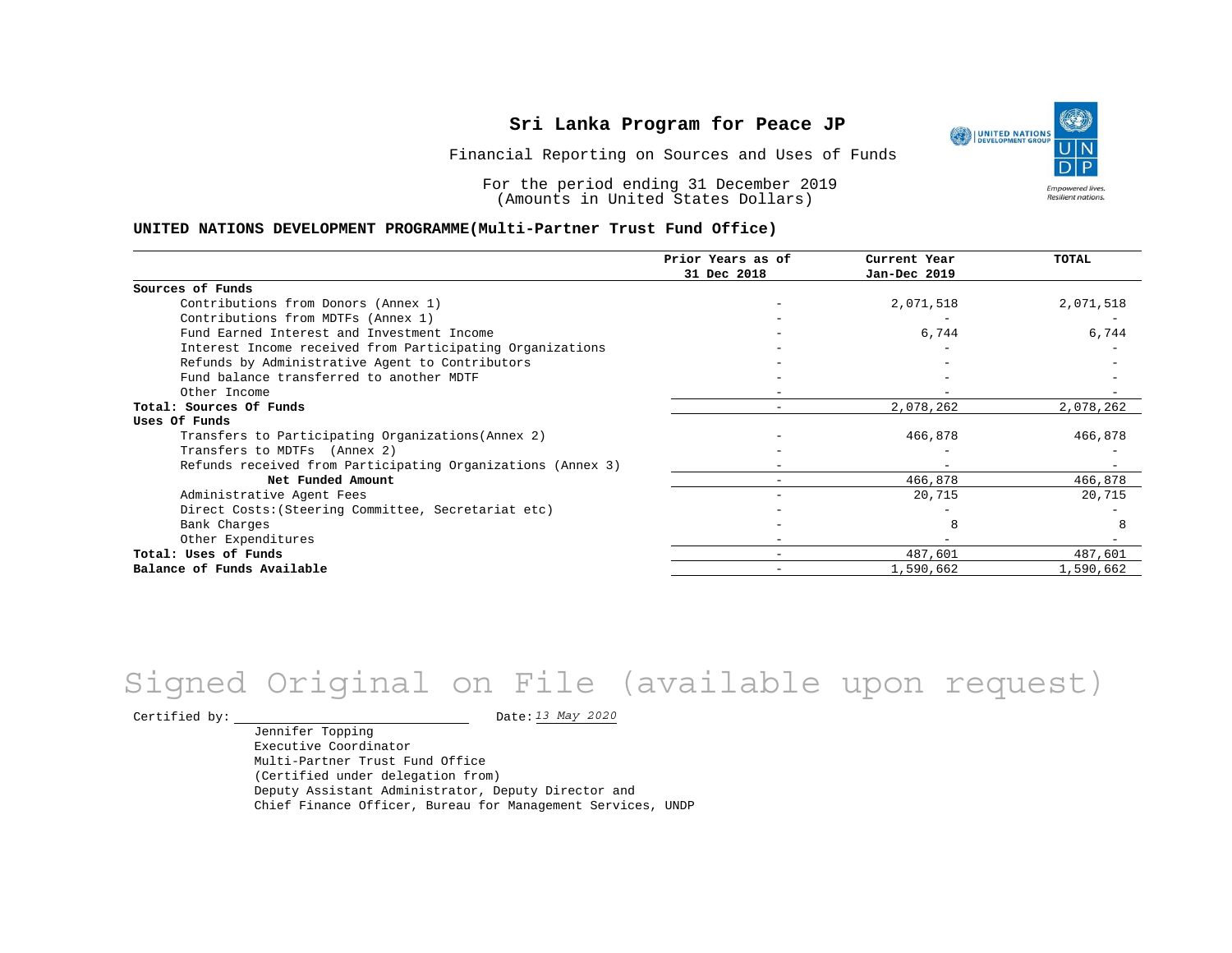

Financial Reporting on Sources and Uses of Funds

For the period ending 31 December 2019 (Amounts in United States Dollars)

#### **UNITED NATIONS DEVELOPMENT PROGRAMME(Multi-Partner Trust Fund Office)**

**Annex - 1: Contributions**

| Current Year                     | TOTAL     |
|----------------------------------|-----------|
| Jan-Dec 2019                     |           |
|                                  |           |
| 472,216                          | 472,216   |
| 1,599,302                        | 1,599,302 |
| 2,071,518                        | 2,071,518 |
| Prior Years as of<br>31 Dec 2018 |           |

# Signed Original on File (available upon request)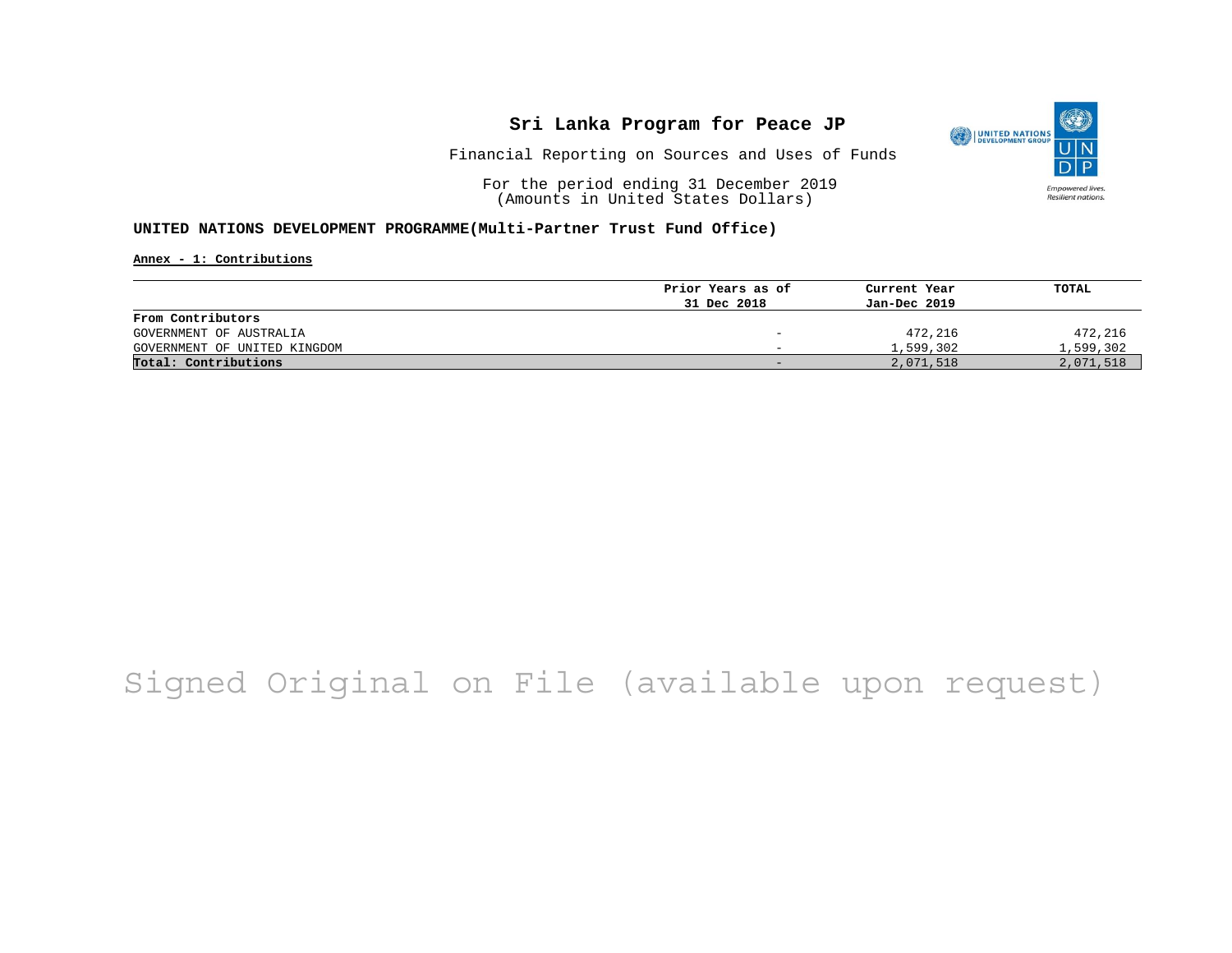

Financial Reporting on Sources and Uses of Funds

For the period ending 31 December 2019 (Amounts in United States Dollars)

#### **UNITED NATIONS DEVELOPMENT PROGRAMME(Multi-Partner Trust Fund Office)**

**Annex - 2: Transfers**

|                                | Prior Years as of | Current Year | TOTAL   |
|--------------------------------|-------------------|--------------|---------|
|                                | 31 Dec 2018       | Jan-Dec 2019 |         |
| To Participating Organizations |                   |              |         |
| IOM                            |                   | 343,878      | 343,878 |
| UNOPS                          |                   | 123,000      | 123,000 |
|                                |                   |              |         |
| Total Transfers                |                   | 466,878      | 466,878 |

# Signed Original on File (available upon request)